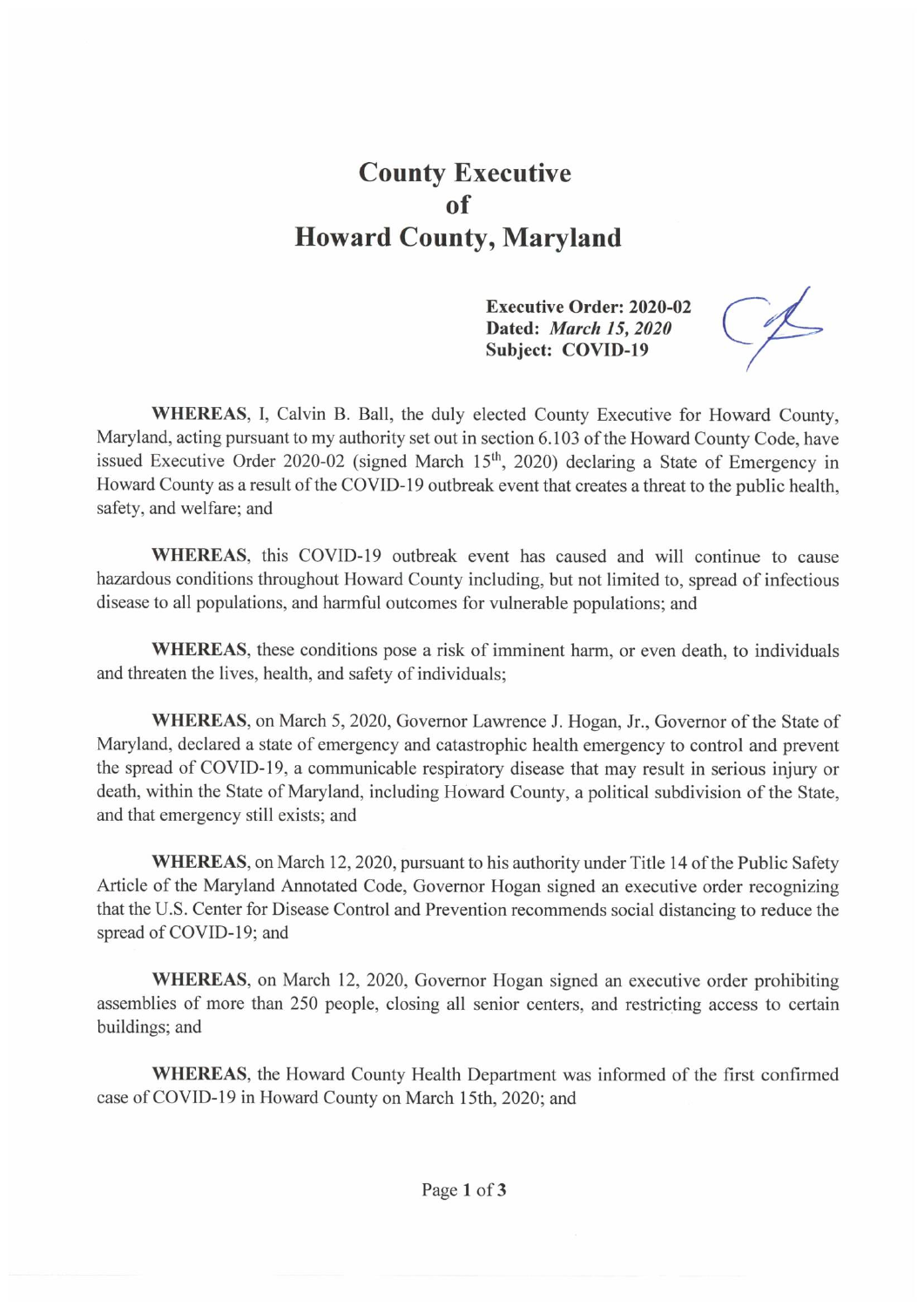WHEREAS, section 6.103 of the Howard County Code authorizes the County Executive for Howard County to declare a state of emergency within the County;

WHEREAS, section 6.104(a) of the Howard County Code authorizes the County Executive to exercise certain emergency functions during a declared state of emergency within the County, , including, but not limited to the following:

- (1) Control traffic, including public and private transportation;
- (2) Designate zones in the area of the emergency in which occupancy and use of buildings and vehicles may be controlled;
- (3) Control places of amusement and places of assembly; and
- (4) Control individuals on public streets;

NOW, THEREFORE, BE IT ORDERED AND PROCLAIMED by the County Executive of Howard County, Maryland, that, in accordance with the authority granted by the Howard County Charter and section 6.103 of the Howard County Code, and pursuant to Title 14 of the Public Safety Article of the Maryland Annotated Code, THAT A STATE OF EMERGENCY EXISTS IN HOWARD COUNTY MARYLAND; and

IT IS FURTHER ORDERED, that pursuant to the authority granted by section  $6.104(a)(3)$ of the Howard County Code, to control places of amusement and places of assembly, that the following businesses are hereby closed:

- (1) The Mall in Columbia and all businesses in the Mall proper, which does not include the restaurants located on MaII property but with entrances outside the Mall; and
- (2) The Shops at Savage Mill; and
- (3) AMC Columbia Movie Theater; and
- (4) Regal Theater at Snowden Square; and

## IT IS FURTHER ORDERED, that:

- $1<sub>1</sub>$ This Executive Order shall be promptly publicized; and
- 2. A copy filed with the Administrator to the County Council of Howard County; and
- 3 This Order shall continue from day to day, not to exceed seven days, unless terminated sooner by subsequent Executive Order or unless continued after seven days by resolution of the Howard County Council pursuant to section 6.103(c) of the Howard County Code.